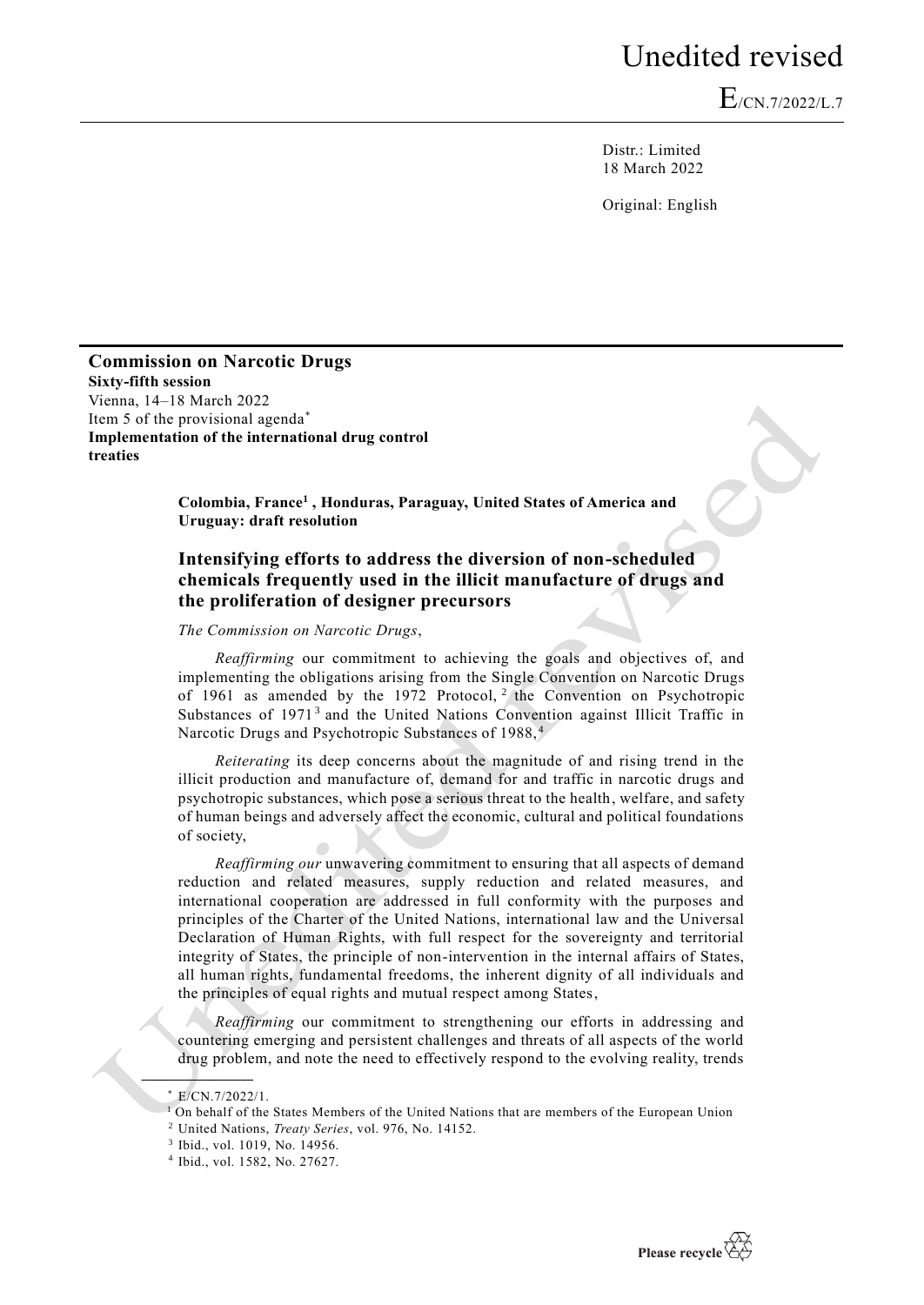and existing circumstances through comprehensive, integrated and balanced drug control policies and programmes that take into account their transnational implications and that are in conformity with the three international drug control conventions and other relevant international instruments, and to strengthen our international, regional and subregional cooperation,

*Recognizing* that the world drug problem remains a common and shared responsibility that should be addressed in a multilateral setting through effective and increased international cooperation and demands an integrated, multidisciplinary, mutually reinforcing, balanced, scientific evidence-based and comprehensive approach,

*Reiterating* its resolve, in the framework of existing policy documents, inter alia, to prevent, significantly reduce and work towards the elimination of the diversion of and illicit trafficking in precursors,

Acknowledging that non-scheduled chemicals are chemicals which are not included in Table I or Table II of the 1988 Convention against Illicit Traffic in Narcotic Drugs and Psychotropic Substances, some of which may be used in the illicit manufacture of narcotic drugs and psychotropic substances, and may also include designer precursors, which are close chemical relatives of controlled precursors that are purpose-made to circumvent controls, can easily be converted into a controlled substance and usually do not have any recognized legitimate use and are not widely traded,

*Concerned* by the challenges that uncontrolled chemicals, including designer precursors, pose to international drug control efforts, and recognizing that while adding priority chemicals to the tables of the 1988 Convention remains the most effective measure to achieve global action in this regard, international scheduling is often followed by a decrease in the number of seizure incidents involving those chemicals and the emergence of alternative uncontrolled precursors,

*Taking into account* the challenges arising from, inter alia, the COVID-19 pandemic, and those faced by some Member States in addressing and countering the diversion of non-scheduled chemicals frequently used in the illicit manufacture of drugs and the proliferation of designer precursors, as well as the rising trend in the illicit production of, demand for and traffic in narcotic drugs and psychotropic substances,

*Taking note* of the *Report of the International Narcotics Control Board for 2021*, 5 in which the Board recognized that there were virtually no limitations to the range of chemicals and manufacturing methods that could potentially be employed in illicit drug manufacture, especially synthetic drug manufacture, and that the persisting appearance of non-scheduled chemicals and designer precursors in illicit drug manufacture is widely understood as a key challenge to the international precursor control system,

*Mindful* that under article 21 of the 1988 Convention the Commission is authorized to consider all matters pertaining to the aims of the convention and, in particular, it shall review the operation of the convention on the basis of the information submitted by the Parties in accordance with article 20, may make suggestions and general recommendations based on the examination of the information received from the Parties, may call the attention of the INCB to any matters which may be relevant to the functions of the INCB, shall take action as it deems appropriate on any matter referred to it by the Board under article 22, paragraph 1(b), may amend Table I and Table II in conformity with the procedures laid down in article 12, and may draw the attention of non-Parties to decisions and recommendations which it adopts under the convention, with a view to their considering taking action in accordance therewith,

<sup>5</sup> [E/INCB/2021/1.](http://undocs.org/E/INCB/2021/1)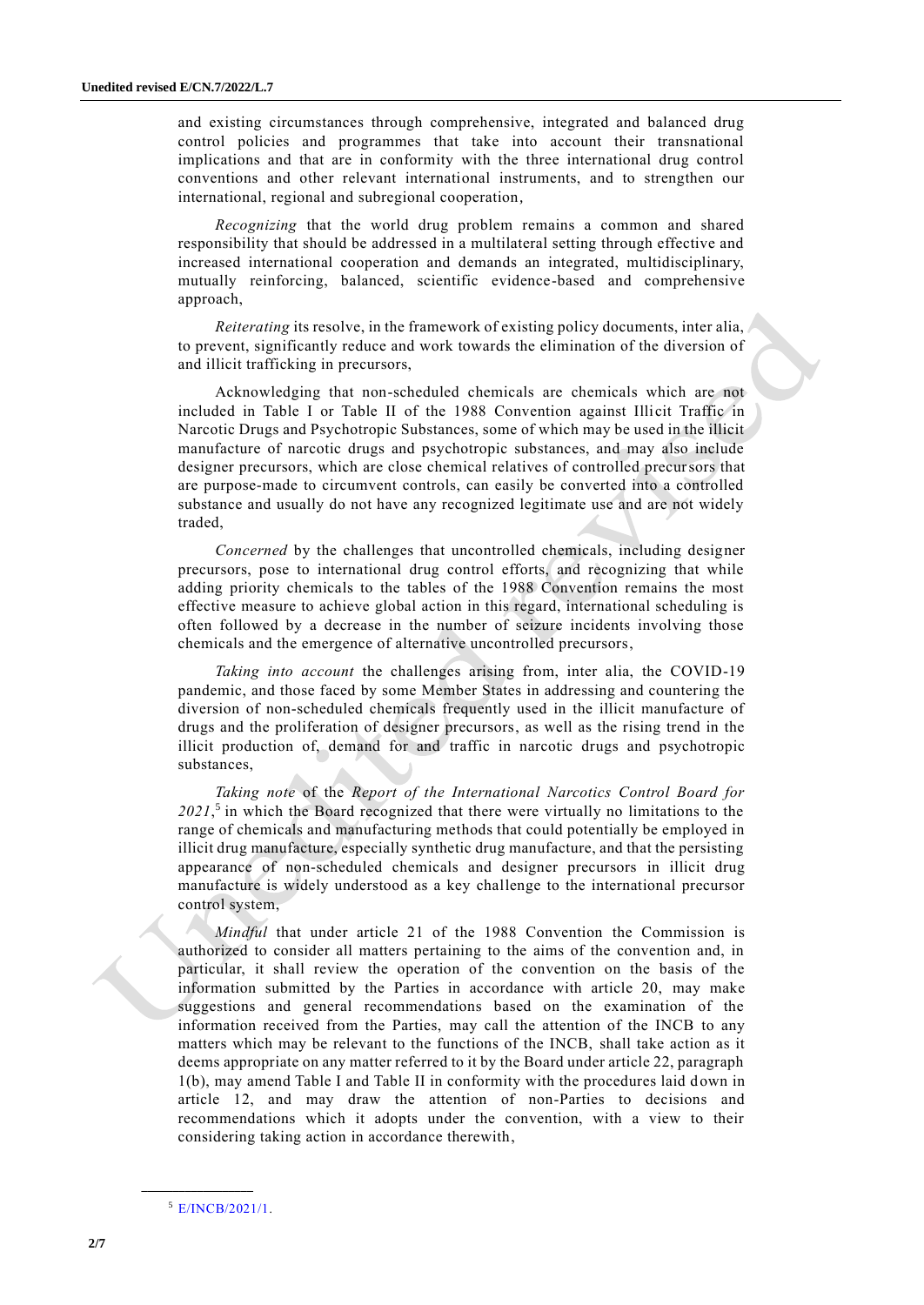*Mindful also* of the treaty mandated responsibility of the Commission under article 12, including paragraph 13 of the 1988 Convention to periodically review the adequacy and propriety of Table I and Table II,

*Underscoring*, in accordance with article 2, paragraph 8, of the Single Convention on Narcotic Drugs of 1961 as amended by the 1972 Protocol and article 2, paragraph 9, of the Convention on Psychotropic Substances of 1971, that the parties to those conventions shall use their best endeavours to apply to substances which do not fall under those conventions, but which may be used in the illicit manufacture of drugs and psychotropic substances, respectively, such measures of supervision as may be practicable,

*Underscoring also*, in accordance with article 3 of the 1988 Convention, that each party to that Convention shall adopt such measures as may be necessary to establish as criminal offences under its domestic law, when committed intentionally, inter alia, the manufacture, transport or distribution of equipment, materials or of substances listed in Table I and Table II, knowing that they are to be used in or for the illicit cultivation, production or manufacture of narcotic drugs or psychotropic substances,

*Underscoring further*, in accordance with article 13 of the 1988 Convention, that the parties to that Convention shall take such measures as they deem appropriate to prevent trade in and the diversion of materials and equipment for illicit production or manufacture of narcotic drugs and psychotropic substances and shall co-operate to this end

*Recalling* article 12, para 4 of the 1988 Convention, which stipulates that if the INCB, taking into account the extent, importance and diversity of the licit use of the substance and the possibility and ease of using alternate substances both for licit purposes and for the manufacture of narcotic drugs and psychotropic substances, finds that a substance is frequently used in the illicit manufacture of a narcotic drug or psychotropic substance, or that the volume and extent of the illicit manufacture of a narcotic drug or psychotropic substance creates serious public health or social problems so as to warrant international action, it shall communicate to the Commission an assessment of that substance, including the likely effect of adding the substance to either Table I or Table II on both licit use and illicit manufacture, together with recommendations of monitoring measures, if any, that would be appropriate in light of its assessment, while bearing in mind also article 22 of the same Convention, which outlines functions of the INCB under that Convention.

*Recalling* the Ministerial Declaration on Strengthening Our Actions at the National, Regional and International Levels to Accelerate the Implementation of Our Joint Commitments to Address and Counter the World Drug Problem,<sup>6</sup> adopted at the ministerial segment of its sixty-second session, in 2019, in which Member States expressed their concern, inter alia, that the abuse, illicit cultivation and production and manufacture of narcotic drugs, as well as the illicit trafficking in those substances and in precursors, had reached record levels, and that the illicit demand for and the domestic diversion of precursor chemicals were on the rise,

*Recalling* the outcome document of the thirtieth special session of the General Assembly, held in 2016, entitled "Our joint commitment to effectively addressing and countering the world drug problem",  $\frac{1}{\pi}$  in particular the recommendation to take appropriate measures to address the diversion and illicit manufacturing of and trafficking in as well as misuse of precursors under international control and to tackle the misuse of pre-precursors and substitute or alternative precursors for illicit drug manufacturing, and enhance voluntary efforts, including voluntary codes of conduct in cooperation with relevant industries and commerce at the national, regional and

<sup>6</sup> See *Official Records of the Economic and Social Council, 2019, Supplement No. 8* [\(E/2019/28\)](http://undocs.org/E/2019/28), chap. I, sect. B.

<sup>&</sup>lt;sup>7</sup> General Assembly resolution  $S-30/1$ , annex.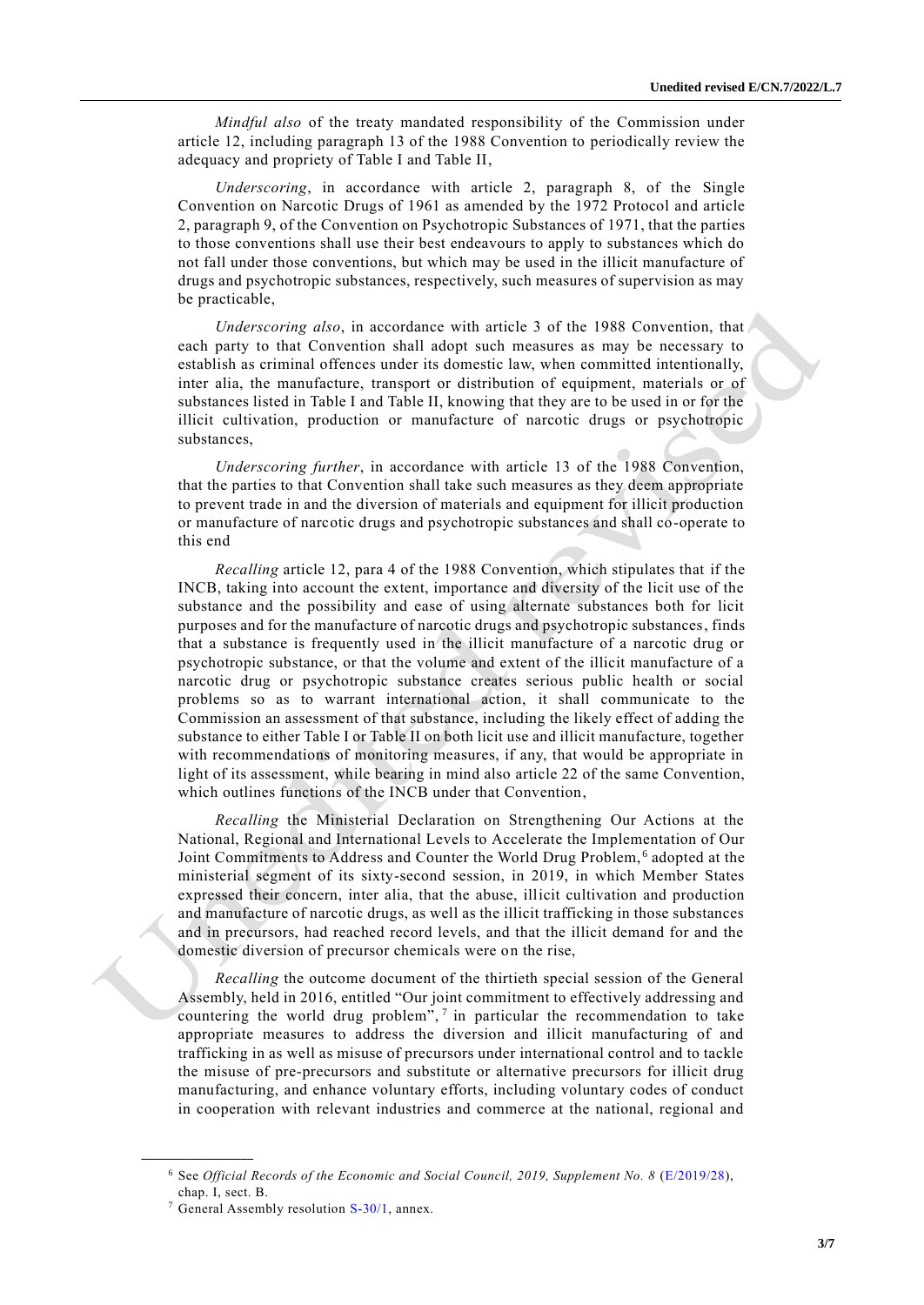international levels, including through the use of relevant International Narcotics Control Board tools,

*Recalling also* the Joint Ministerial Statement of the 2014 high-level review by the Commission on Narcotic Drugs of the implementation by Member States of the Political Declaration and Plan of Action on International Cooperation towards an Integrated and Balanced Strategy to Counter the World Drug Problem,<sup>8</sup> in which the Commission noted that diversion of precursor chemicals, including pharmaceutical preparations containing those chemicals, continued to be a major challenge in curbing the illicit production and manufacture of drugs, emphasized the need to further strengthen control of precursor chemicals by Member States and highlighted the need for Member States to work more closely with the International Narcotics Control Board by exchanging information on trafficking in precursor chemicals and other nonscheduled substances used in the illicit manufacture of drugs, including on new methods for their diversion, as mandated in article 12, paragraph 12, of the 1988 Convention, and to increase monitoring of trade in non-scheduled substances listed in the Board's limited international special surveillance list of non-scheduled substances,

*Recalling further* the 2009 Political Declaration and Plan of Action on International Cooperation towards an Integrated and Balanced Strategy to Counter the World Drug Problem,<sup>9</sup> in which Member States recognized inter alia that noncontrolled precursor chemicals and/or substitute chemicals, as well as pharmaceutical preparations containing precursors, have been used in the illicit synthesis of drugs, and recommended that Member States should further strengthen mechanisms, as appropriate, for the timely identification, collection and exchange of information on non-scheduled substances, including derivatives specifically designed to circumvent existing controls, especially by making use of the updated international special surveillance list of non-scheduled substances, and focus greater attention on the use of non-scheduled substances and substitute chemicals for the manufacture of traditional precursors, used in the manufacture of heroin and cocaine,

*Acknowledging* the efforts of the International Narcotics Control Board, within its treaty-mandated functions, to bring to the attention of the Commission the challenges related to non-scheduled precursors, and noting in this regard the document entitled "Proliferation of non-scheduled chemicals and designer precursors: options for global action",

*Taking note with appreciation* of the Synthetic Drug Strategy of the United Nations Office on Drugs and Crime,

*Recalling* its resolution 60/5 of 17 March 2017 on increasing international coordination relating to precursors and non-scheduled precursor chemicals used in the illicit manufacture of narcotic drugs and psychotropic substances, in which it expressed concern that worldwide efforts to reduce the illicit supply of narcotic drugs and psychotropic substances and maintain effective control of scheduled substances were being undermined by drug traffickers, who were increasingly using nonscheduled precursor chemicals as substitutes for scheduled substances in the illicit manufacture of narcotic drugs and psychotropic substances, and invited Member States to take a range of forward-looking measures with respect to non-scheduled precursor chemicals,

*Recalling also* its resolution 62/1 of 22 March 2019, on strengthening international cooperation and comprehensive regulatory and institutional frameworks for the control of precursors used in the illicit manufacture of narcotic drugs and psychotropic substances, in which it urged Member States to further strengthen national legislation, administrative measures and institutional frameworks relating to

<sup>8</sup> See *Official Records of the Economic and Social Council, 2014, Supplement No. 8* [\(E/2014/28\)](http://undocs.org/E/2014/28), chap. I, sect. C.

<sup>9</sup> See *Official Records of the Economic and Social Council, 2009, Supplement No. 8* [\(E/2009/28\)](http://undocs.org/E/2009/28), chap. I, sect. C.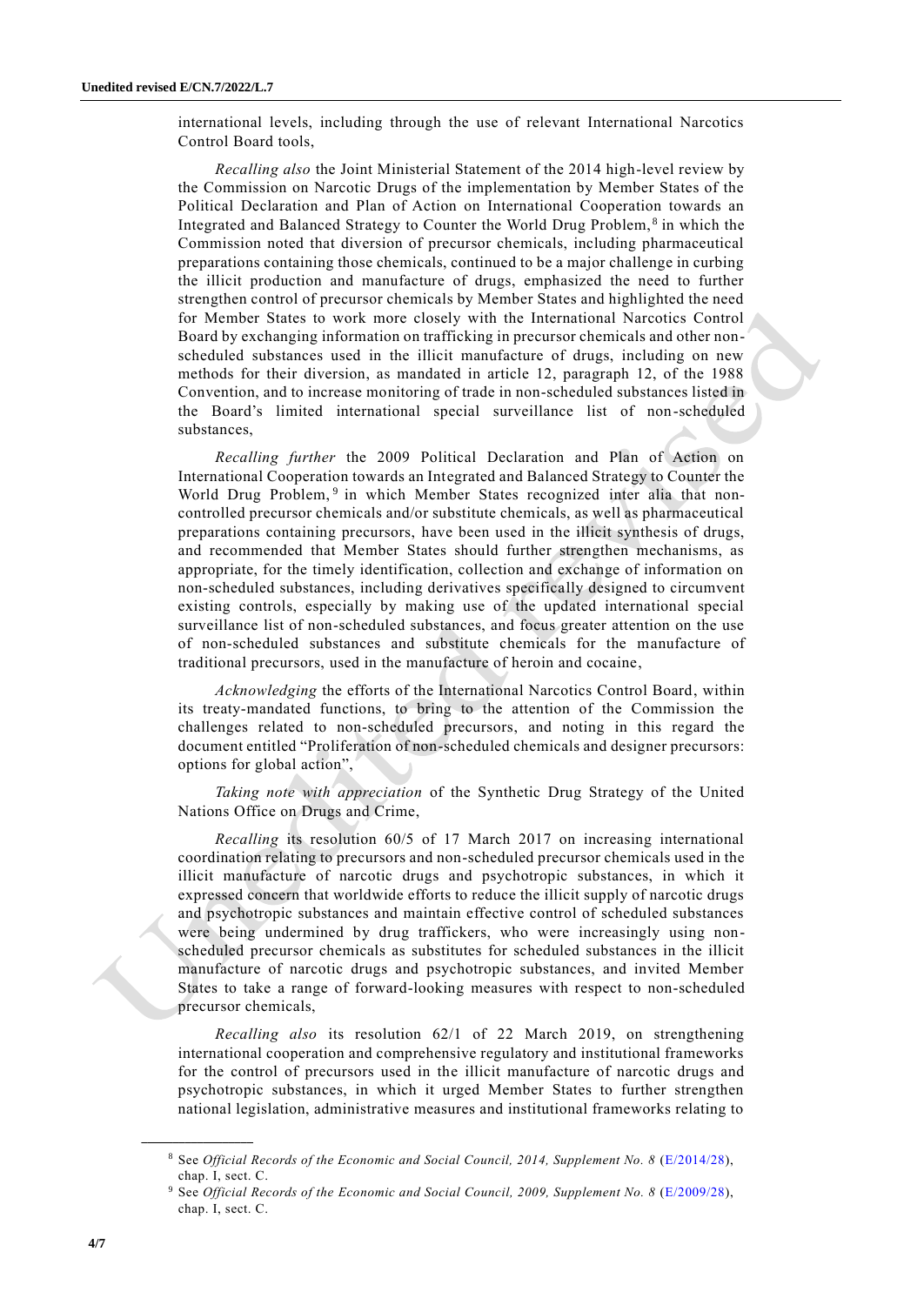the control of precursors used in the illicit manufacture of narcotic drugs and psychotropic substances, pursuant to the 1988 Convention, and emphasized the need for Member States to strengthen monitoring and control systems, including at the domestic distribution level and at the points of entry and exit of precursor chemicals, and to adopt measures to promote the secure transport of such substances,

*Recalling further* its resolution 63/1 of 6 March 2020 on promoting efforts by Member States to address and counter the world drug problem, in particular supply reduction-related measures, through effective partnerships with private-sector entities, in which it noted with concern that drug traffickers continued to exploit tools of modern commerce, including financial transfer services and platforms, to tra ffic in precursors, pre-precursor chemicals and synthetic drugs, and welcomed efforts by the private sector to safeguard their supply chains, products and platforms from such exploitation,

*Recognizing* that the existing scheduling system established by the 1988 convention has been effective in preventing diversion of known precursors to illicit channels while noting that controlled precursors can be replaced by an almost infinite number of substitutes, including many with no legitimate uses and designed purely to circumvent controls, and acknowledging associated challenges with including an ever-growing number of chemicalsin the tables of the 1988 Convention ;

*Welcoming* cooperation of Member States, with the United Nations Office on Drugs and Crime and, within its treaty-mandated role, the International Narcotics Control Board as well as other relevant international and regional organizations and entities, as appropriate, to implement proactive and innovative approaches to address the diversion of non-scheduled chemicals frequently used in the illicit manufacture of drugs and the proliferation of designer precursors,

1. *Calls upon* Member States to intensify their efforts to address, as appropriate,the diversion of non-scheduled chemicals frequently used in the illicit manufacture of drugs and the proliferation of designer precursors;

2. *Calls upon* Member states in accordance with article 3 of the 1988 Convention, to adopt such measures as may be necessary to establish as a criminal offence under its domestic law, when committed intentionally, the manufacture, transport or distribution of equipment, materials or of substances listed in table I and table II, knowing that they are to be used in or for the illicit cultivation, production or manufacture of narcotic drugs or psychotropic substances;

3. *Also calls upon* Member states to take such measures as they deem appropriate, in accordance with article 13 of the 1988 Convention, to prevent the trade in, and the diversion of, materials and equipment for illicit production or manufacture of narcotic drugs and psychotropic substances and to cooperate to this end;

4. *Encourages* Member States to make use of the recommendations contained in the International Narcotics Control Board guidance document entitled "Proliferation of non-scheduled chemicals and designer precursors: options for global action" in the design and implementation of national drug control strategies and to share best practices, challenges and the results of those efforts, on a voluntary basis, in accordance with national legislation or regulations;

5. *Invites* the International Narcotics Control Board, when communicating to the Commission on Narcotic Drugs its assessment of a substance which it recommends be placed in Table I or Table II of the 1988 Convention against Illicit Traffic in Narcotic Drugs and Psychotropic Substances, to simultaneously provide the Commission, in a manner and format that corresponds to the sensitivity of the matter, with relevant information, if any, about derivatives and related chemicals, which may readily be converted to or used in place of that substance during illicit manufacture, as well as recommendations of monitoring measures for these chemicals, if any, that would be appropriate in the light of its assessment, while bearing in mind possible impacts on legitimate manufacturing and research, as appropriate;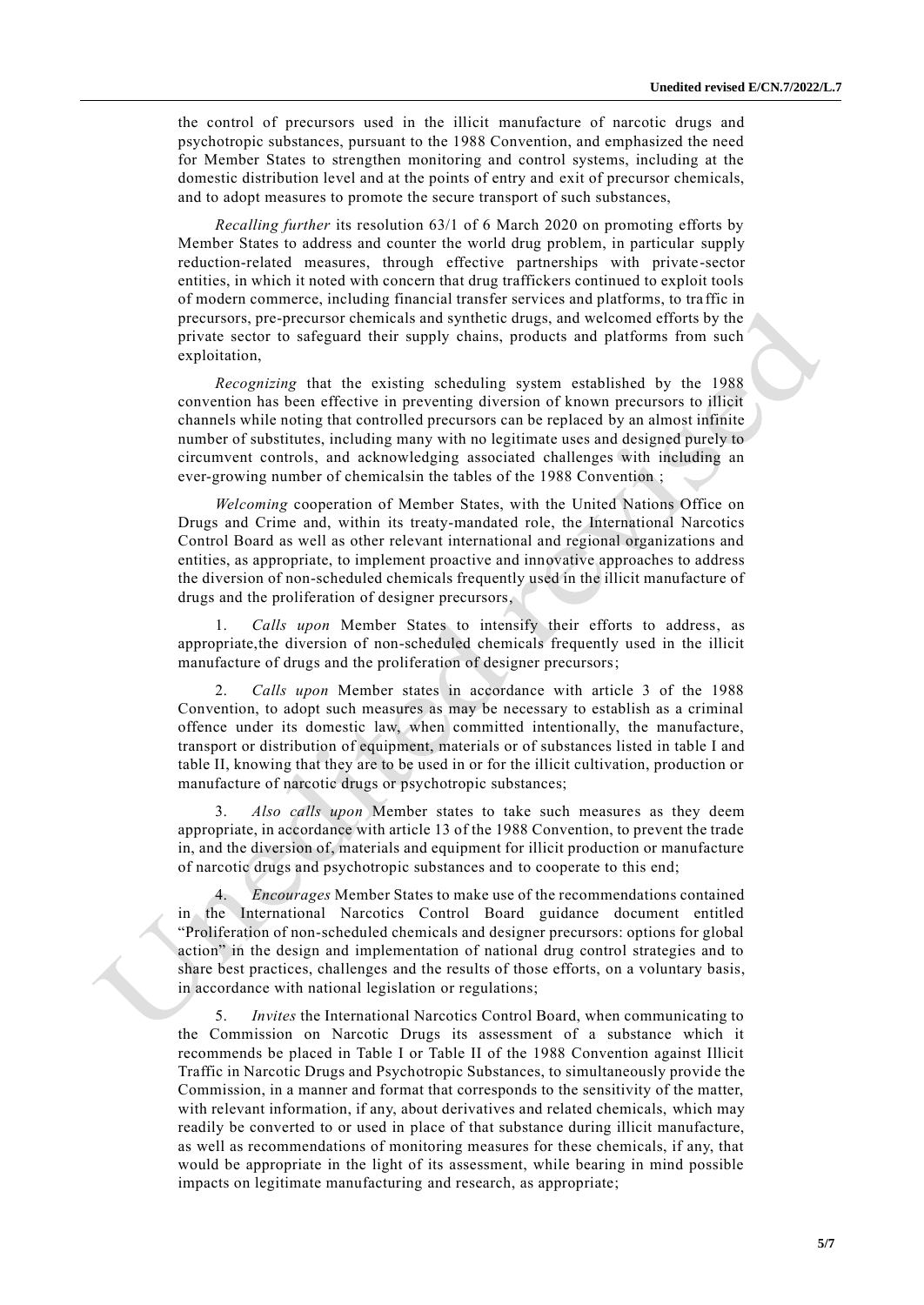6. *Calls upons* Member States to implement, within their national legal and regulatory frameworks, the scheduling decisions of the Commission on Narcotic Drugs under the 1988 Convention related to international control of precursors, which become fully effective with respect to each party 180 days after being communicated by the Secretary General, as provided for in article 12, paragraph 6 of the Convention;

7. *Also encourages* Member States, when placing domestic controls on a substance pursuant to a decision by the Commission to add that substance to Table I or Table II, to consider also taking domestic measures, where appropriate, on related chemicals that may readily be converted or substituted for that substance in accordance with national legislation and taking into account any information provided by the International Narcotics Control Board on those chemicals, as well as possible impacts on legitimate manufacturing and research;

8. *Calls upon* Member States to enhance data collection on precursors, and to continue developing and using mechanisms to communicate this data with other Member States, in accordance with domestic law, to understand emerging trends, such as the use of substitute chemicals, and to identify the use of any substance not included in Table I or Table II of the 1988 Convention in illicit manufacture of narcotic drugs or psychotropic substances, and to share the results of such data collection in a timely manner, and with the International Narcotics Control Board in accordance with article 12, paragraph 12, of the 1988 Convention, and including through the annual report questionnaire;

9. *Invites* Governments to consider, on a voluntary basis, a variety of approaches, such as rapid scheduling procedures, the compiling of lists of nonscheduled precursor chemicals with no known legitimate uses but known to be used for illicit drug manufacture, the adoption of provisions which would allow Governments to take action on such non-scheduled precursor chemicals when there is sufficient evidence that they will be used for illicit drug manufacture, and other innovative legislative, regulatory or administrative approaches;

10. *Encourages* Member States to continue making use of the *Guidelines for a Voluntary Code of Practice for the Chemical Industry*, <sup>10</sup> the limited international special surveillance list of non-controlled substances of the International Narcotics Control Board and any similar lists maintained by Member States, as appropriate, as well as the Board's model memorandum of understanding between Governments and private sector partners, in order to promote responsible commercial practices and sale of chemicals and to prevent the diversion of chemicals into illicit drug manufacturing channels;

11. *Also encourages* Member States to consider applying the "Guidelines to prevent and investigate the diversion of materials and equipment essential for illicit drug manufacture in the context of article 13 of the United Nations Convention against Illicit Traffic in Narcotic Drugs and Psychotropic Substances of 1988", developed by the International Narcotics Control Board;

12. *Further encourages* Member States to continue to make active use of the Pre-Export Notification Online system for pre-export notifications of precursor chemicals developed by the INCB and takes note of the efforts of INCB to make available a similar system for the sharing of information about planned exports of chemicals not under international control, on a voluntary basis, which Member States are encouraged to use in respect of export of such substances from their territories where appropriate;

13. *Calls Upon* Member States to take appropriate measures to strengthen international cooperation and the exchange of information regarding the identification of, *inter alia*, new routes and the modi operandi of organized criminal groups involved in the diversion of non-scheduled chemicals frequently used in the illicit manufacture of drugs and the proliferation of designer precursors, including by registering with

<sup>&</sup>lt;sup>10</sup> United Nations publication, Sales No. 09.XI.17.